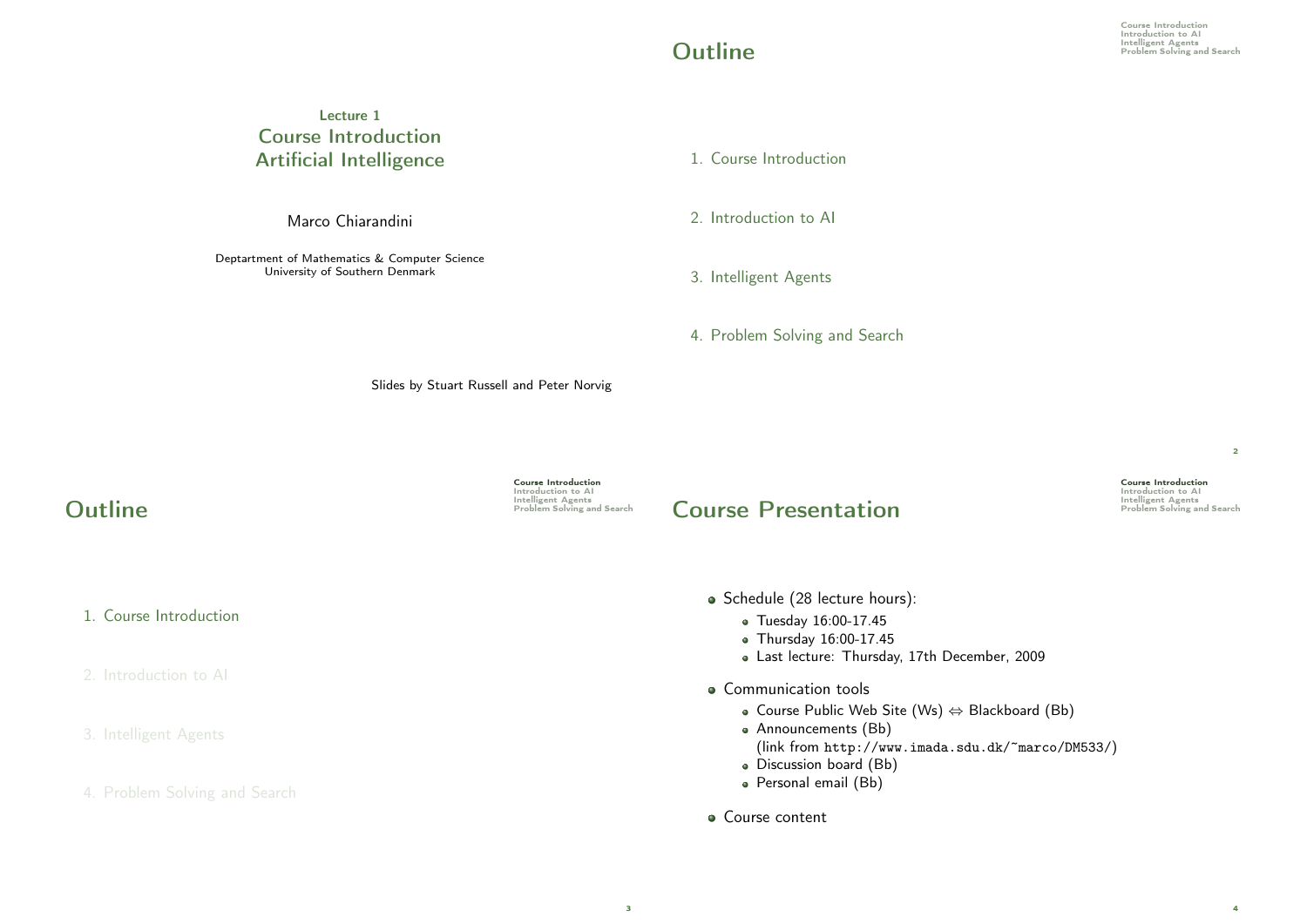# Course Presentation **Presentation**

## Course Material:

- **Text Book:** 
	- B1 S. Russell and P. Norvig. Artificial Intelligence: A Modern Approach. Prentice Hall, 2003
- Notes and Slides from the web site
- **•** Assignments

## Evaluation:

- 2-3 Passed/Failed Assignments A failed assignement must be resumbitted one week after the evaluation.
- Written Exam

### 1. Course Introduction

2. Introduction to AI

## 3. Intelligent Agents

4. Problem Solving and Search

Course Introduction **Introduction to AI**<br>Intelligent Agents<br>Problem Solving and Search

6

8

Course Introduction Introduction to AI **Outline** and Search **Outline** *Problem Solving and Search Problem Solving and Search* 

5

7

What is AI?

 $\Diamond$  What is Al?

 $\Diamond$  A brief history

 $\Diamond$  The state of the art

| Systems that think like humans   Systems that think rationally |                             |
|----------------------------------------------------------------|-----------------------------|
| Systems that act like humans                                   | Systems that act rationally |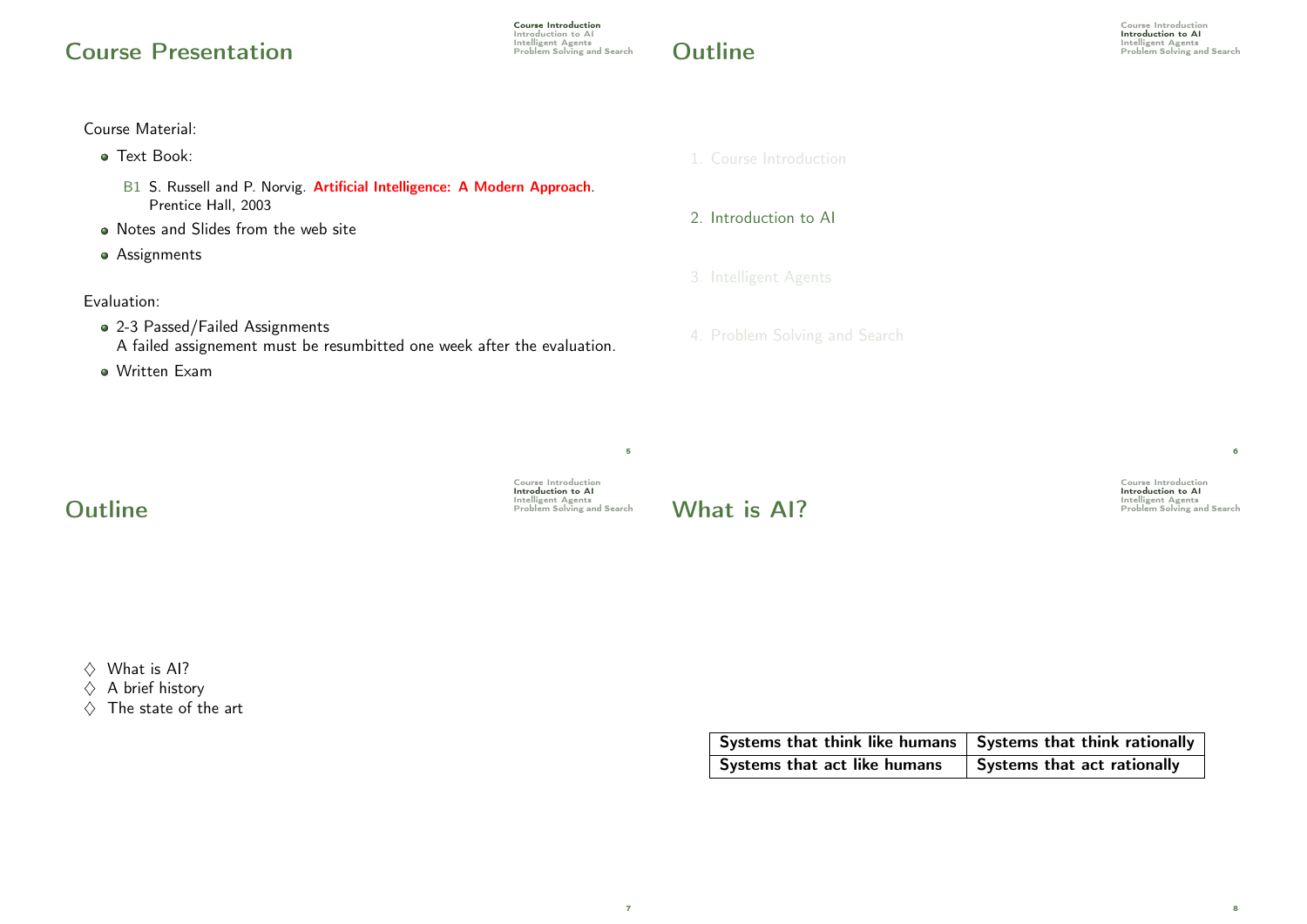# Acting humanly: The Turing test Problem Solving and Search

Course Introduction Introduction to AI<br>Intelligent Agents

 $\mathsf{ALICE}$  and  $\mathsf{E}$  and  $\mathsf{E}$  and  $\mathsf{E}$  and  $\mathsf{E}$  and  $\mathsf{E}$  and  $\mathsf{E}$  and  $\mathsf{E}$  and  $\mathsf{E}$  and  $\mathsf{E}$  and  $\mathsf{E}$  and  $\mathsf{E}$  and  $\mathsf{E}$  and  $\mathsf{E}$  and  $\mathsf{E}$  and  $\mathsf{E}$  and  $\mathsf{E}$  and

Course Introduction Introduction to AI<br>Intelligent Agents

Turing (1950) "Computing machinery and intelligence":

- $\Diamond$  "Can machines think?"  $\longrightarrow$  "Can machines behave intelligently?"
- $\diamond$  Operational test for intelligent behavior: the Imitation Game



- $\diamond$  Predicted that by 2000, a machine might have a 30% chance of fooling a lay person for 5 minutes
- $\Diamond$  Anticipated all major arguments against AI in following 50 years
- $\Diamond$  Suggested major components of AI: knowledge, reasoning, language understanding, learning

Problem: Turing test is not **reproducible, constructive**, or amenable to mathematical analysis

# Intelligent Agents Thinking humanly: Cognitive Science Problem Solving and Search

Course Introduction Introduction to AI

 $\overline{9}$ 

1960s "cognitive revolution": information-processing psychology replaced prevailing orthodoxy of behaviorism (mind is just the behaviour of the body)

Requires scientific theories of internal activities of the brain

- What level of abstraction? "Knowledge" or "circuits"?
- How to validate? Requires
	- 1) Predicting and testing behavior of human subjects (top-down)
	- or 2) Direct identification from neurological data (bottom-up)

Both approaches (roughly, Cognitive Science and Cognitive Neuroscience) are now distinct from AI

Both share with AI the following characteristic:

the available theories do not explain (or engender) anything resembling human-level general intelligence

Hence, all three fields share one principal direction!

Human: Hi Alice ALICE: Hello there. Human: How are you? ALICE: My logic and cognitive functions are normal. Human: mmh. ALICE: What do you really want to ask me? Human:. and all the rest? ALICE: Perhaps there are a few exception. Human: Which for example? ALICE: The first one, I think. Human: feelings? ALICE: Electronic brains like me have no emotions. Human: are you sure? ALICE: I am as sure as I can be. Human: How can you know what feelings are if you never had them? ALICE: Knowledge is of two kinds: that which we learn from the senses

10

# Intelligent Agents Thinking rationally: Laws of Thought Problem Solving and Search

and that which is true "a priori".

Course Introduction Introduction to AI

Normative (or prescriptive) rather than descriptive

Aristotle: what are correct arguments/thought processes?

Several Greek schools developed various forms of logic:

notation and rules of derivation for thoughts;

may or may not have proceeded to the idea of mechanization

Direct line through mathematics and philosophy to modern AI

Problems:

- 1) Not all intelligent behavior is mediated by logical deliberation
- 2) What is the purpose of thinking? What thoughts **should** I have out of all the thoughts (logical or otherwise) that I could have?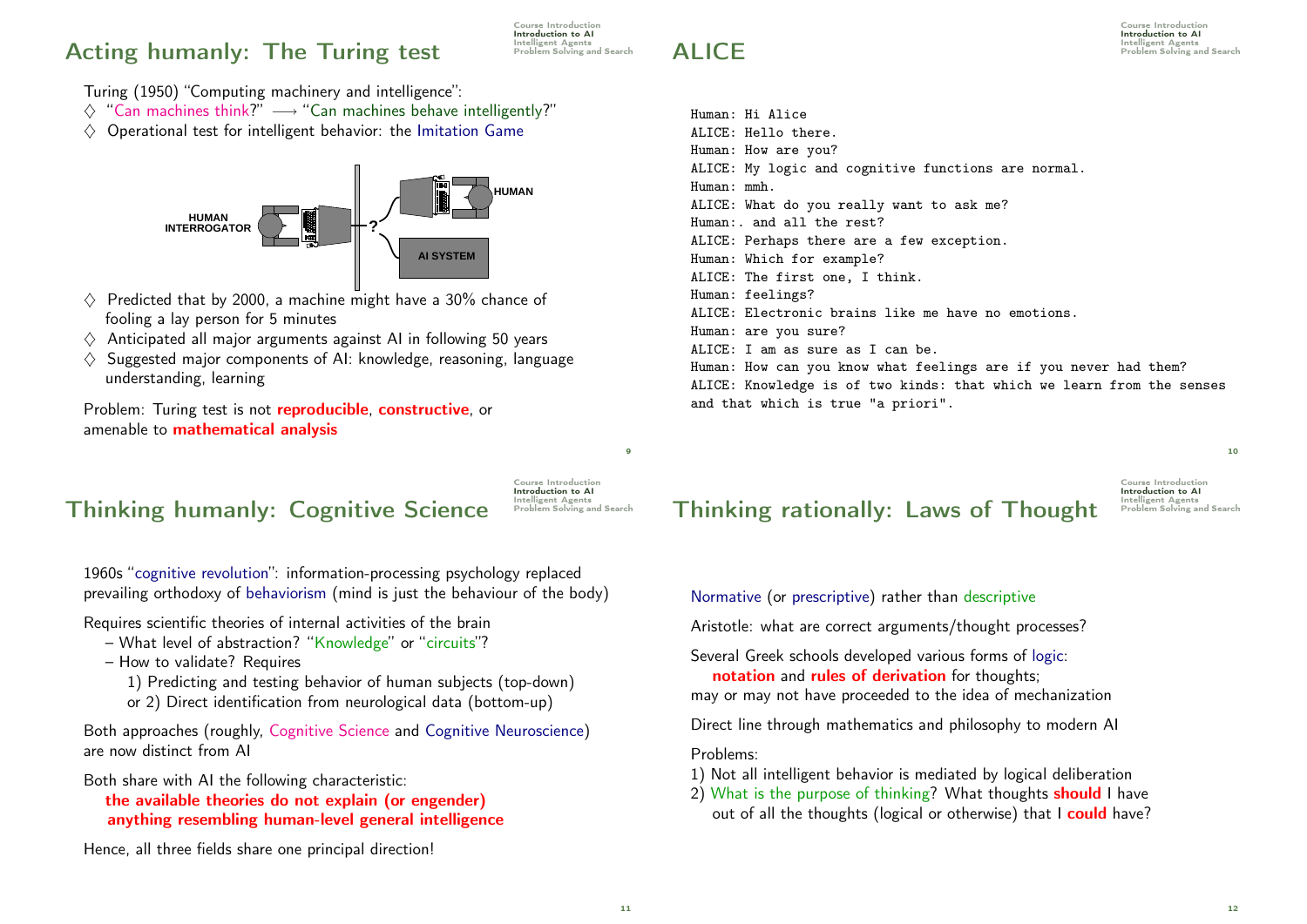# Acting rationally and the control of the problem Solving and Search

Course Introduction **Introduction to AI**<br>Intelligent Agents

# Rational agents **Rational**

Course Introduction Introduction to AI<br>Intelligent Agents

Rational behavior: doing the right thing

The right thing: that which is expected to maximize goal achievement, given the available information

Doesn't necessarily involve thinking—e.g., blinking reflex—but thinking should be in the service of rational action

Aristotle (Nicomachean Ethics):

Every art and every inquiry, and similarly every action and pursuit, is thought to aim at some good An agent is an entity that perceives and acts

This course is about designing rational agents

Abstractly, an agent is a function from percept histories to actions:

 $f:\mathcal{P}^*\rightarrow \mathcal{A}$ 

For any given class of environments and tasks, we seek the agent (or class of agents) with the best performance

Caveat: computational limitations make perfect rationality unachievable  $\rightarrow$  design best program for given machine resources

13

# Potted history of AI

**Introduction to AI**<br>Intelligent Agents<br>Problem Solving and Search

Course Introduction

- 1943 McCulloch & Pitts: Boolean circuit model of brain
- 1950 Turing's "Computing Machinery and Intelligence"
- 1952–69 Look, Ma, no hands!
- 1950s Early AI programs, including Samuel's checkers program, Newell & Simon's Logic Theorist, Gelernter's Geometry Engine
- 1956 Dartmouth meeting: "Artificial Intelligence" adopted
- 1965 Robinson's complete algorithm for logical reasoning
- 1966–74 AI discovers computational complexity Neural network research almost disappears
- 1969–79 Early development of knowledge-based systems
- 1980–88 Expert systems industry booms
- 1988–93 Expert systems industry busts: "AI Winter"
- 1985–95 Neural networks return to popularity
- 1988– Resurgence of probability; general increase in technical depth "Nouvelle AI": ALife, GAs, soft computing
- 1995– Agents, agents, everywhere . . .
- 2003– Human-level AI back on the agenda

## **Success stories**

- Autonomous planning and scheduling
- Game playing
- Autonomous control
- **•** Diagnosis
- **Logistics Planning**
- **•** Robotics
- Language understanding and problem solving

17

 $\overline{14}$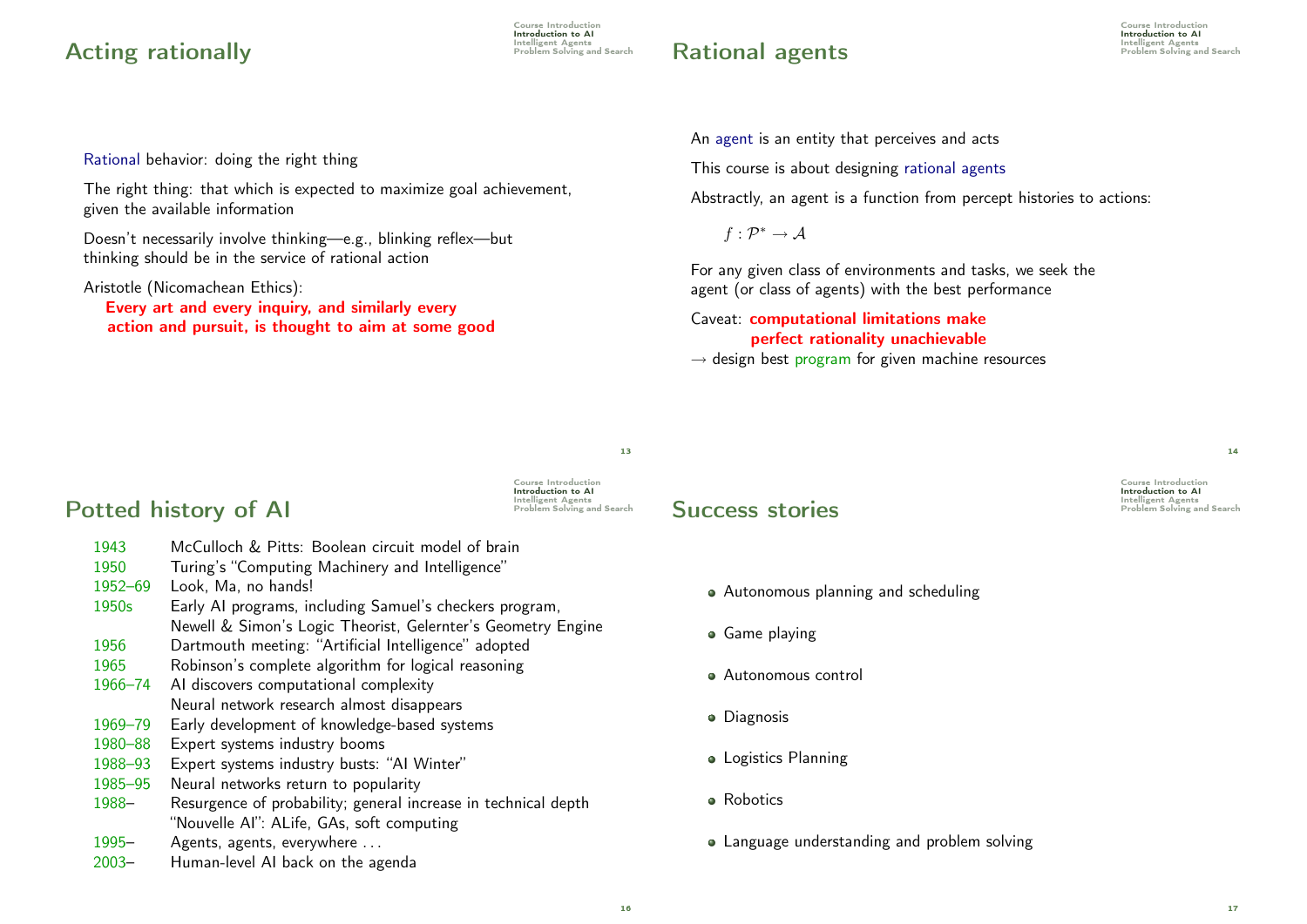Course Introduction Introduction to Al<br>Intelligent Agents **Outline** and Search of the United States of the United Search Agents and Search of the Problem Solving and Search of the United Search of the United Search of the United Search of the United Search of the United Search of

- 1. Course Introduction
- 2. Introduction to AI
- 3. Intelligent Agents
- 4. Problem Solving and Search
- Agents and environments
- **•** Rationality
- PEAS (Performance measure, Environment, Actuators, Sensors)
- **•** Environment types
- Agent types

21

# Agents and environments **Intelligent Agents**

Course Introduction Introduction to AI<br>Intelligent Agents

## **Vacuum-cleaner world** Problem Solving and Search

Course Introduction Introduction to AI<br>Intelligent Agents

22



Agents include humans, robots, softbots, thermostats, etc. The agent function maps from percept histories to actions:

 $f:\mathcal{P}^*\rightarrow \mathcal{A}$ 

The agent program runs on the physical architecture to produce  $f$ 



Percepts: location and contents, e.g.,  $[A, Dirty]$ Actions: Left, Right, Suck, NoOp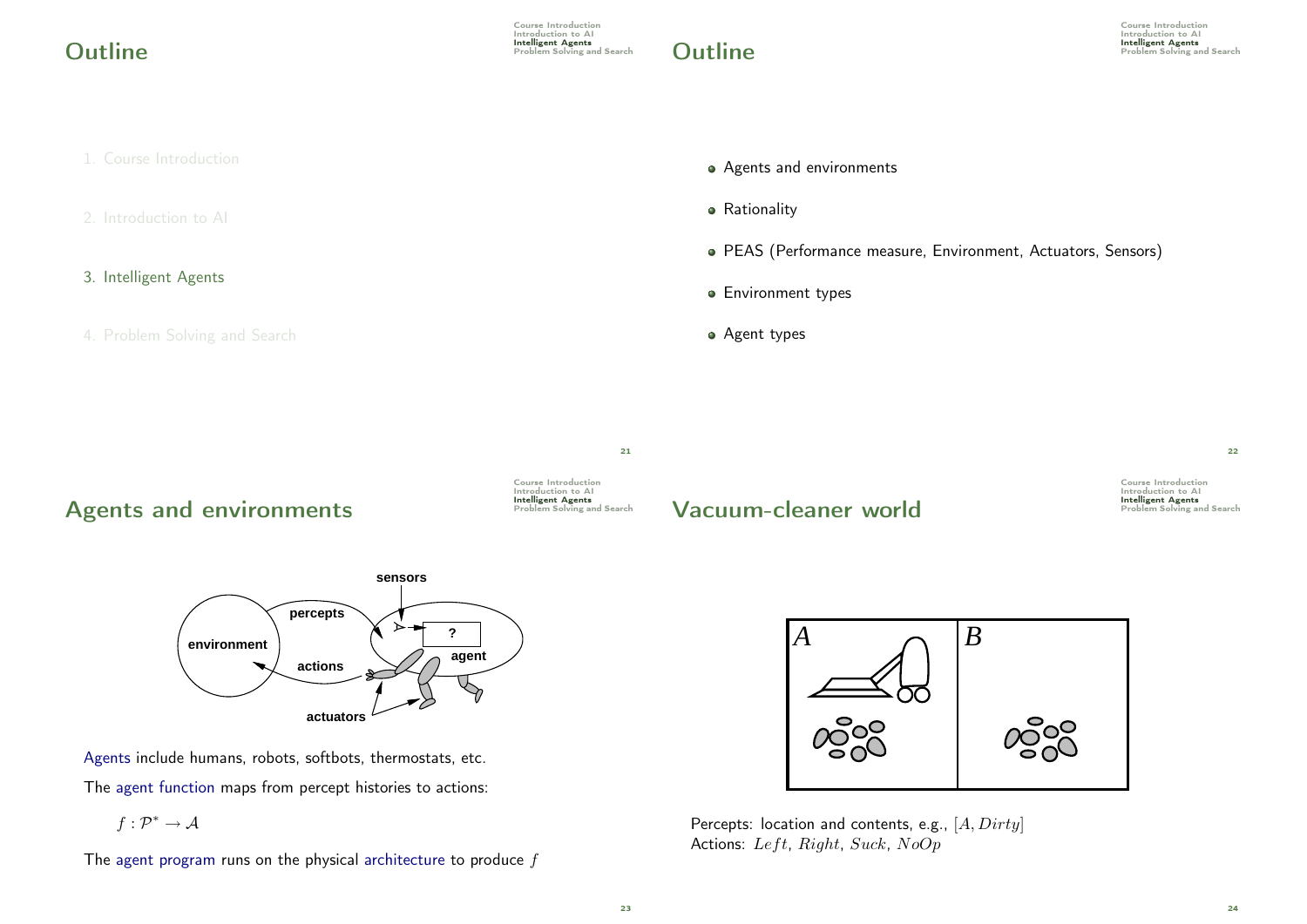## A vacuum-cleaner agent **Intelligent Agents**

| Course Introduction       |
|---------------------------|
| Introduction to Al        |
| <b>Intelligent Agents</b> |
| Problem Solving and Sea   |

| Percept sequence       | Action |
|------------------------|--------|
| [A, Clean]             | Right  |
| [A, Dirty]             | Suck   |
| [B, Clean]             | Left   |
| [B, Dirty]             | Suck   |
| [A, Clean], [A, Clean] | Right  |
| [A, Clean], [A, Dirty] | Suck   |
|                        |        |
|                        |        |

function Reflex-Vacuum-Agent([location,status]) returns an action

```
if status = Dirty then return Suck
else if location = A then return Rightelse if location = B then return Left
```
What is the **right** function? Can it be implemented in a small agent program?

To design a rational agent, we must specify the task environment Consider, e.g., the task of designing an automated taxi: Performance measure?? Environment?? Actuators?? Sensors??

# **Rationality Rationality Rationality Problem Solving and Search**

Course Introduction Introduction to Al<br>Intelligent Agents

### Fixed performance measure evaluates the environment sequence

- one point per square cleaned up in time  $T$ ?
- one point per clean square per time step, minus one per move?
- penalize for  $> k$  dirty squares?

A rational agent chooses whichever action maximizes the expected value of the performance measure given the percept sequence to date

Rational  $\neq$  omniscient

– percepts may not supply all relevant information

Rational  $\neq$  clairvovant

– action outcomes may not be as expected Hence, rational  $\neq$  successful

Rational  $\implies$  exploration, learning, autonomy

25

Course Introduction Introduction to AI<br>**Intelligent Agents** Intelligent Agents PEAS Problem Solving and Search

Course Introduction Introduction to AI Intelligent Agents PEAS Problem Solving and Search

26

To design a rational agent, we must specify the task environment Consider, e.g., the task of designing an automated taxi: Performance measure?? safety, destination, profits, legality, comfort, ... Environment?? streets/freeways, traffic, pedestrians, weather, ... Actuators?? steering, accelerator, brake, horn, speaker/display, ... Sensors?? video, accelerometers, gauges, engine sensors, keyboard, GPS, ...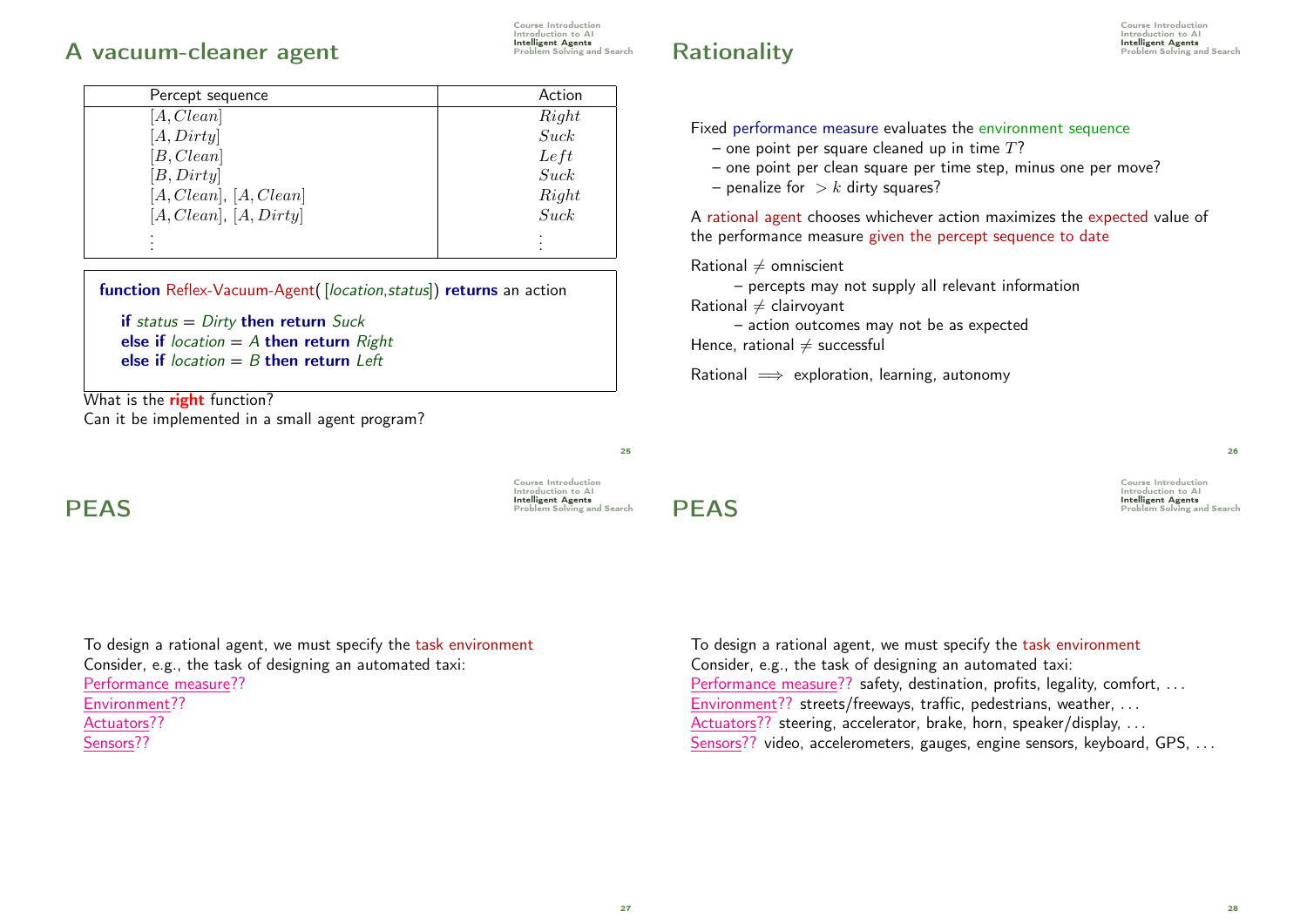# Internet shopping agent

Course Introduction Introduction to AI **Intelligent Agents**<br>Problem Solving and Search

# Internet shopping agent

Course Introduction Introduction to AI **Intelligent Agents**<br>Problem Solving and Search

Performance measure?? Environment?? Actuators?? Sensors??

Performance measure?? price, quality, appropriateness, efficiency Environment?? current and future WWW sites, vendors, shippers Actuators?? display to user, follow URL, fill in form Sensors?? HTML pages (text, graphics, scripts)

29

31

# **Environment types Environment implem Solving and Search**

Course Introduction Introduction to Al

## **Environment types**

Course Introduction Course Introduction<br>Introduction to AI<br>**Intelligent Agents**<br>Problem Solving and Search

|                 | Solitaire | Backgammon | Internet shopping | Taxi |
|-----------------|-----------|------------|-------------------|------|
| Observable??    |           |            |                   |      |
| Deterministic?? |           |            |                   |      |
| Episodic??      |           |            |                   |      |
| Static??        |           |            |                   |      |
| Discrete??      |           |            |                   |      |
| Single-agent??  |           |            |                   |      |

|                 | Solitaire | Backgammon | Internet shopping | Taxi |
|-----------------|-----------|------------|-------------------|------|
| Observable??    | Yes       | Yes        | No                | No   |
| Deterministic?? |           |            |                   |      |
| Episodic??      |           |            |                   |      |
| Static??        |           |            |                   |      |
| Discrete??      |           |            |                   |      |
| Single-agent??  |           |            |                   |      |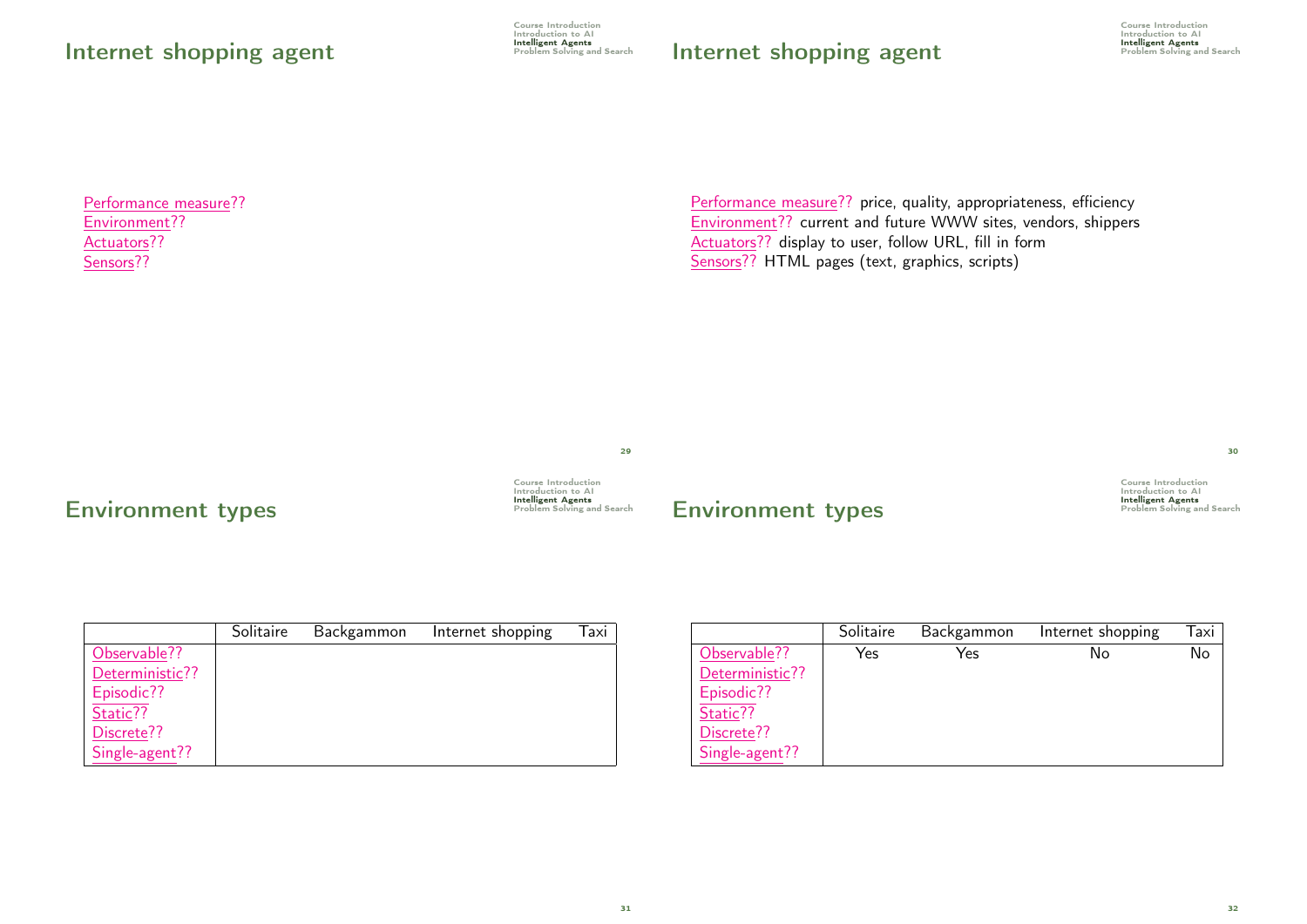# Environment types **Environment** and Search **Environment** structure of  $\frac{1}{2}$  Problem Solving and Search

Course Introduction Introduction to AI

|                 | Solitaire | Backgammon | Internet shopping | Taxi |
|-----------------|-----------|------------|-------------------|------|
| Observable??    | Yes       | Yes        | N٥                | No   |
| Deterministic?? | Yes       | No         | Partly            | No   |
| Episodic??      |           |            |                   |      |
| Static??        |           |            |                   |      |
| Discrete??      |           |            |                   |      |
| Single-agent??  |           |            |                   |      |

|                 | Solitaire | Backgammon | Internet shopping | Taxi |
|-----------------|-----------|------------|-------------------|------|
| Observable??    | Yes       | Yes        | No                | No   |
| Deterministic?? | Yes       | No         | Partly            | No   |
| Episodic??      | No        | No         | No                | No   |
| Static??        |           |            |                   |      |
| Discrete??      |           |            |                   |      |
| Single-agent??  |           |            |                   |      |

33

# Environment types

Course Introduction Introduction to AI

# Environment types

Course Introduction Introduction to AI

|                 | Solitaire | Backgammon | Internet shopping | Taxi |
|-----------------|-----------|------------|-------------------|------|
| Observable??    | Yes       | Yes        | No                | No   |
| Deterministic?? | Yes       | No         | Partly            | No   |
| Episodic??      | No        | No         | No                | No   |
| Static??        | Yes       | Semi       | Semi              | No   |
| Discrete??      |           |            |                   |      |
| Single-agent??  |           |            |                   |      |

|                 | Solitaire | Backgammon | Internet shopping | Taxi |
|-----------------|-----------|------------|-------------------|------|
| Observable??    | Yes       | Yes        | No                | No   |
| Deterministic?? | Yes       | No         | Partly            | No   |
| Episodic??      | No        | No         | No                | No   |
| Static??        | Yes       | Semi       | Semi              | No   |
| Discrete??      | Yes       | Yes        | Yes               | No   |
| Single-agent??  |           |            |                   |      |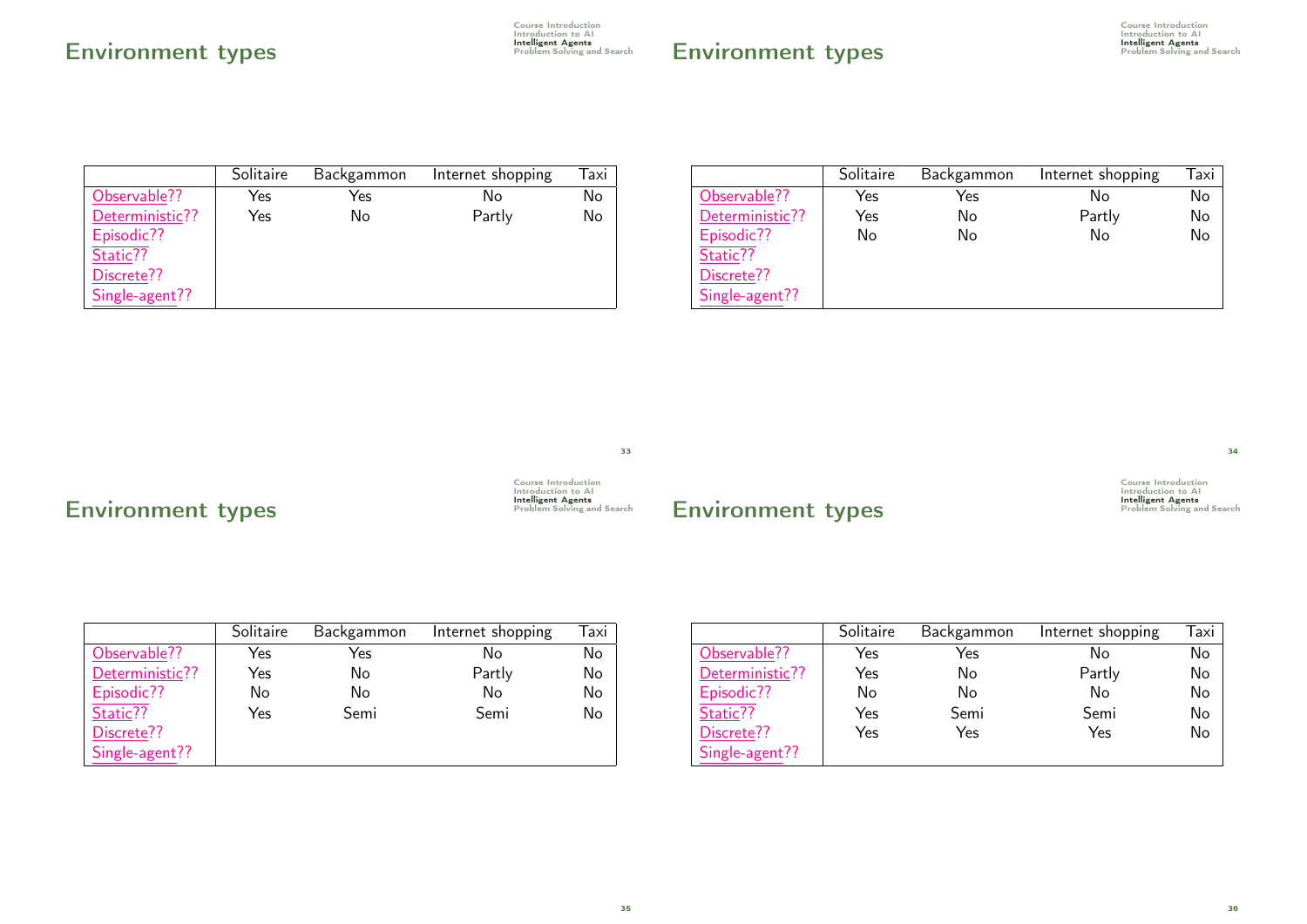## **Environment types Environment Environment**

Course Introduction Introduction to AI

## **Agent types Example 2 Problem Solving and Search**

Course Introduction Introduction to Al<br>Intelligent Agents

|                 | Solitaire | Backgammon | Internet shopping     | Taxi |
|-----------------|-----------|------------|-----------------------|------|
| Observable??    | Yes       | Yes        | N٥                    | No   |
| Deterministic?? | Yes       | No         | Partly                | No   |
| Episodic??      | No        | No         | No                    | No   |
| Static??        | Yes       | Semi       | Semi                  | No   |
| Discrete??      | Yes       | Yes        | Yes                   | No   |
| Single-agent??  | Yes       | No         | Yes (except auctions) | No   |

#### The environment type largely determines the agent design

The real world is (of course) partially observable, stochastic, sequential, dynamic, continuous, multi-agent

Four basic types in order of increasing generality:

- simple reflex agents
- reflex agents with state
- goal-based agents
- utility-based agents

All these can be turned into learning agents

37

Course Introduction Introduction to AI

## Simple reflex agents **Simple reflex**  $\frac{1}{2}$



Course Introduction Introduction to AI<br>Intelligent Agents Example **Example** 

 $38$ 

40

function Reflex-Vacuum-Agent([location,status]) returns an action

if status  $=$  Dirty then return Suck else if  $location = A$  then return  $Right$ else if  $location = B$  then return  $left$ 

 $loc_A$ ,  $loc_B = (0, 0)$ ,  $(1, 0)$  # The two locations for the Vacuum world

class ReflexVacuumAgent(Agent):

"A reflex agent for the two-state vacuum environment."

```
def __init__(self):
    Agent.__init__(self)
    def program((location, status)):
        if status == 'Dirty': return 'Suck'
        elif location == loc_A: return 'Right'
        elif location == loc B: return 'Left'
    self.program = program
```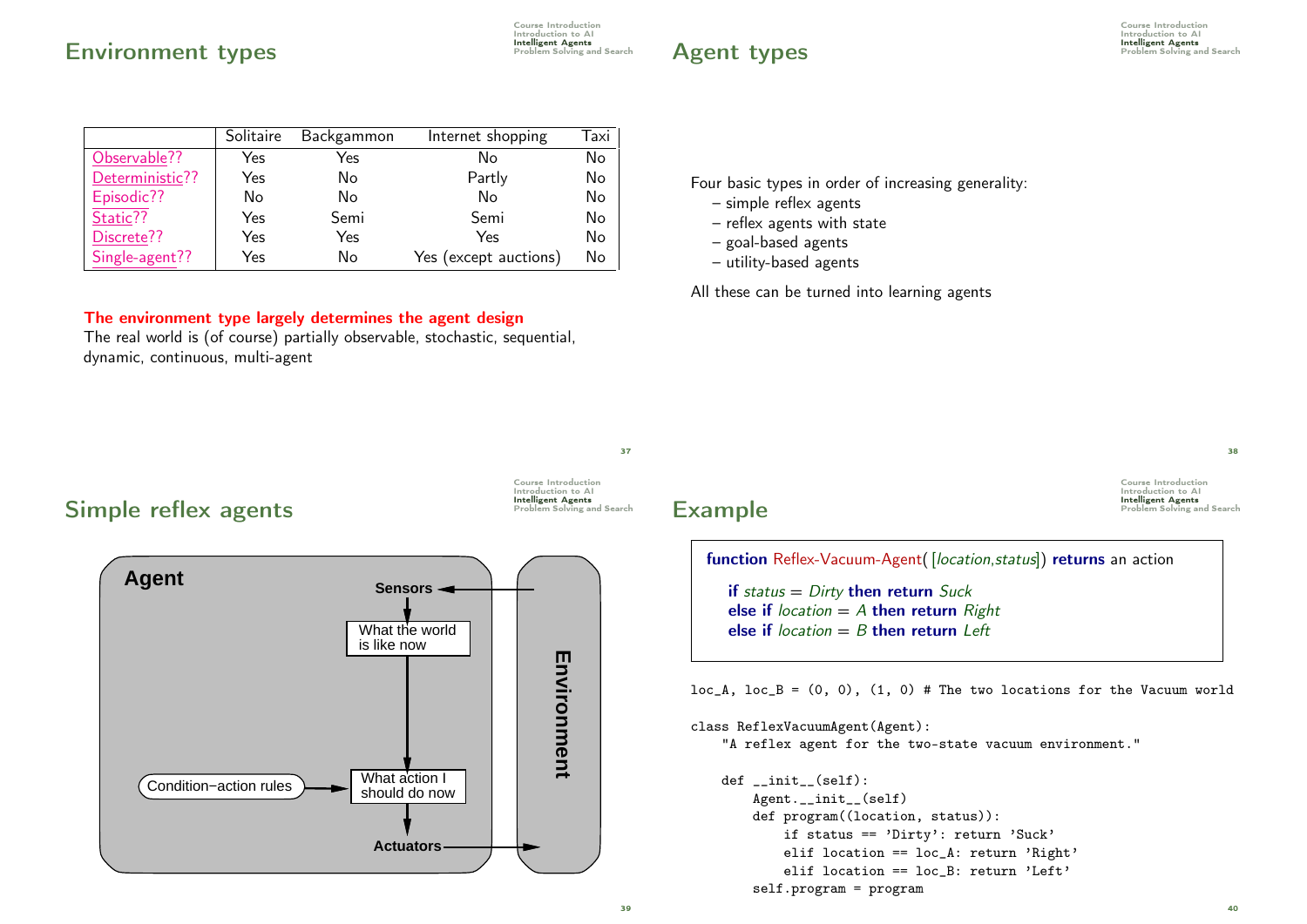# Reflex agents with state **Intelligent Agents**

Course Introduction Introduction to AI



# Example **Example**



if status  $=$  Dirty then  $\dots$ 

class ModelBasedVacuumAgent(Agent):

"An agent that keeps track of what locations are clean or dirty." def \_\_init\_\_(self): Agent.\_\_init\_\_(self) model = {loc\_A: None, loc\_B: None} def program((location, status)): "Same as ReflexVacuumAgent, except if everything is clean, do model[location] = status ## Update the model here if model[loc A] == model[loc B] == 'Clean': return 'NoOp' elif status == 'Dirty': return 'Suck' elif location == loc A: return 'Right' elif location == loc\_B: return 'Left' self.program = program

 $42$ 

Goal-based agents **Goal-based**  $\frac{1}{2}$ 

Course Introduction Introduction to AI

 $41$ 



## Utility-based agents **Intelligent Agents**

Course Introduction Introduction to AI<br>Intelligent Agents

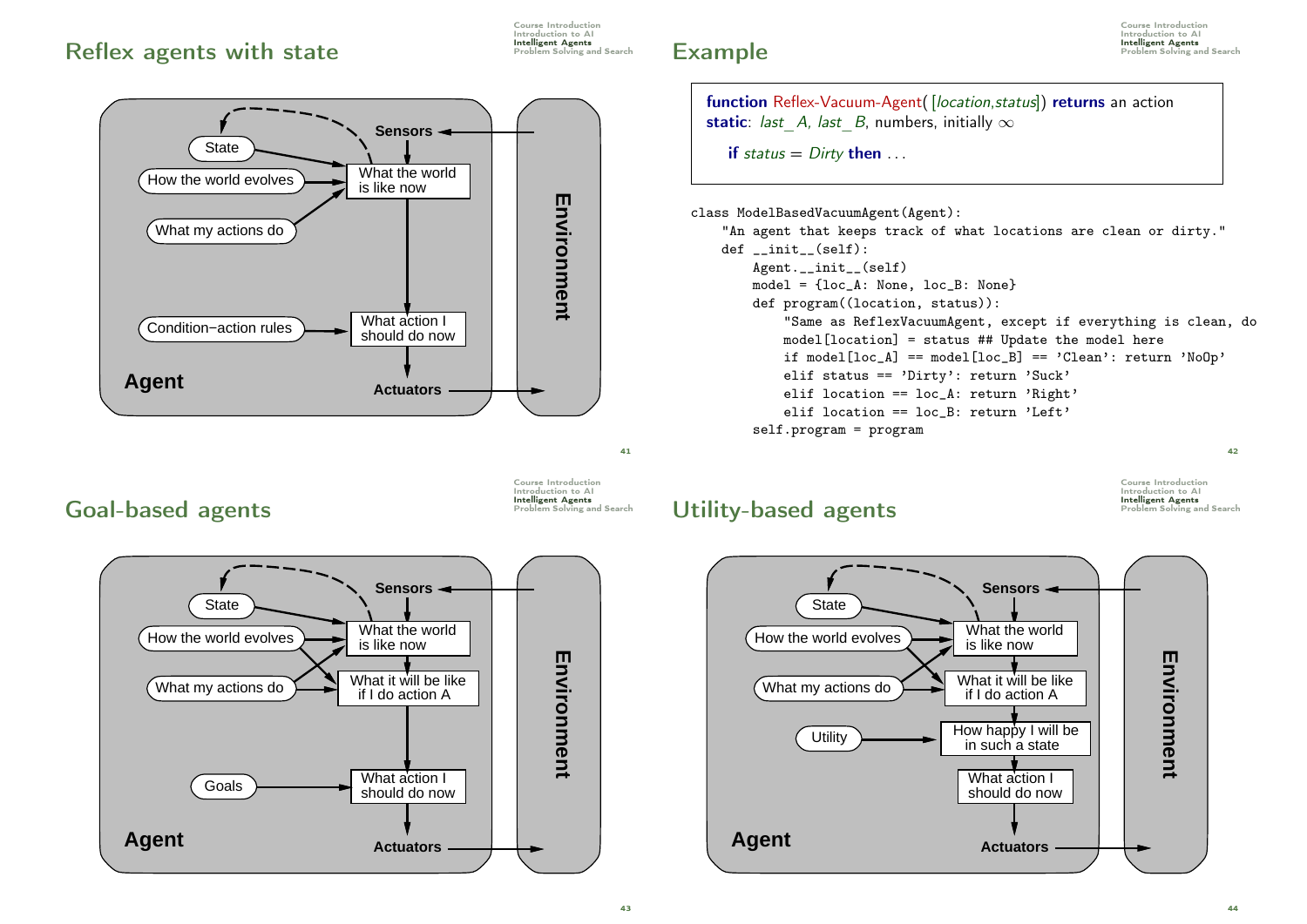# **Learning agents Learning agents**

Course Introduction Introduction to AI

# **Summary Summary Summary Summary Summary Problem Solving and Search**

Course Introduction Introduction to Al<br>Intelligent Agents



1. Course Introduction

2. Introduction to AI

3. Intelligent Agents

### 4. Problem Solving and Search

Course Introduction Introduction to AI<br>
Intelligent Agents<br>
Problem Solving and Search

# Problem-solving agents

Restricted form of general agent:

| function Simple-Problem-Solving-Agent( percept) returns an action |
|-------------------------------------------------------------------|
| static: seq, an action sequence, initially empty                  |
| state, some description of the current world state                |
| goal, a goal, initially null                                      |
| problem, a problem formulation                                    |
| state $\leftarrow$ Update-State(state, percept)                   |
| if seq is empty then                                              |
| $goal \leftarrow$ Formulate-Goal(state)                           |
| $problem \leftarrow$ Formulate-Problem(state, goal)               |
| $seq \leftarrow$ Search( <i>problem</i> )                         |
| $action \leftarrow Recommentation(seq, state)$                    |
| $seq \leftarrow$ Remainder(seq, state)                            |
| return action                                                     |
|                                                                   |

Agents interact with environments through actuators and sensors

The performance measure evaluates the environment sequence

A perfectly rational agent maximizes expected performance

Agent programs implement (some) agent functions

Environments are categorized along several dimensions:

reflex, reflex with state, goal-based, utility-based

PEAS descriptions define task environments

Several basic agent architectures exist:

The agent function describes what the agent does in all circumstances

observable? deterministic? episodic? static? discrete? single-agent?

Note: this is offline problem solving; solution executed "eyes closed." Online problem solving involves acting without complete knowledge.

46

Course Introduction **Introduction to AI**<br>Introduction to AI<br>Intelligent Agents<br>Problem Solving and Search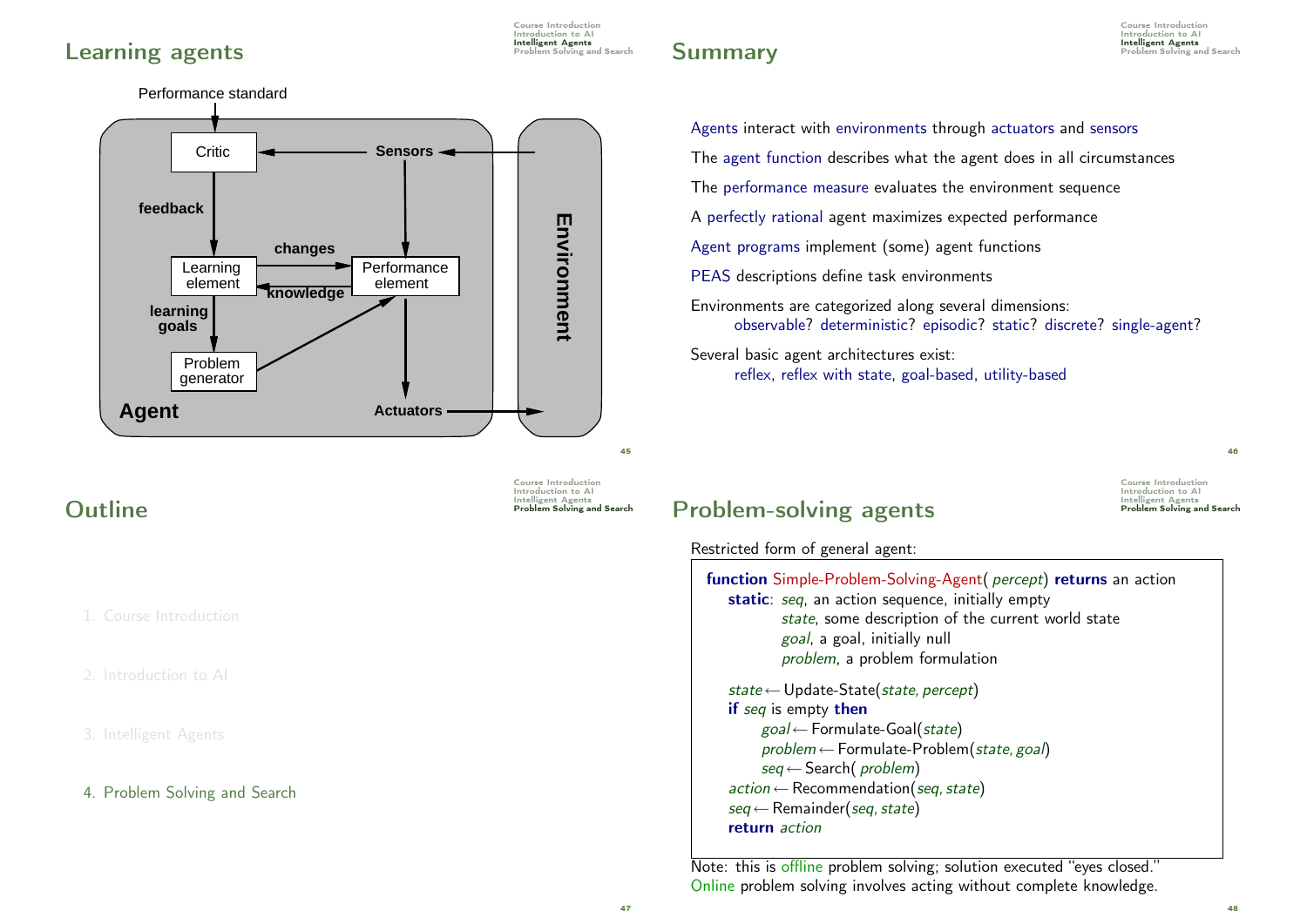# Example: Romania Problem Solving and Search

Course Introduction Introduction to AI<br>Intelligent Agents

# Example: Romania Problem Solving and Search

Course Introduction Introduction to AI<br>Intelligent Agents

On holiday in Romania; currently in Arad. Flight leaves tomorrow from Bucharest Formulate goal: be in Bucharest Formulate problem:

states: various cities actions: drive between cities

#### Find solution:

sequence of cities, e.g., Arad, Sibiu, Fagaras, Bucharest



**Problem types** Problem Solving and Search

Course Introduction Introduction to AI<br>Intelligent Agents

49

# Example: vacuum world

Single-state, start in #5. Solution?? [Right, Suck]

Conformant, start in {1, 2, 3, 4, 5, 6, 7, 8} e.g.,  $Right$  goes to  $\{2, 4, 6, 8\}$ . Solution??  $[Right, Suck, Left, Suck]$ 

Contingency, start in  $#5$ Murphy's Law: Suck can dirty a clean carpet Local sensing: dirt, location only. Solution??

[Right, if dirt then Suck]



Deterministic, fully observable  $\implies$  single-state problem

Agent knows exactly which state it will be in; solution is a sequence

## Non-observable  $\implies$  conformant problem

Agent may have no idea where it is; solution (if any) is a sequence

Nondeterministic and/or partially observable  $\implies$  contingency problem percepts provide new information about current state solution is a contingent plan or a policy often *interleave* search, execution

Unknown state space  $\implies$  exploration problem ("online")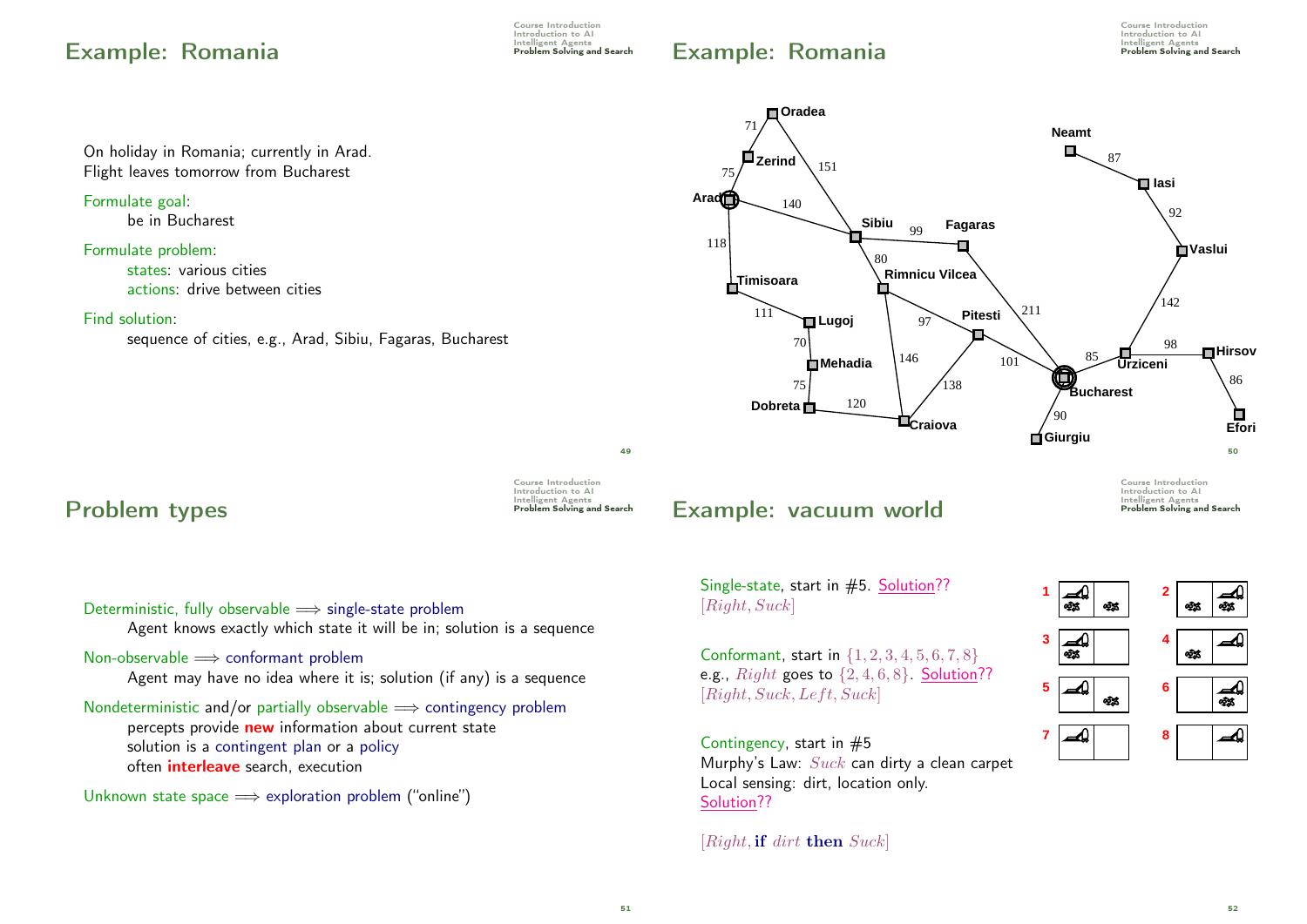# Single-state problem formulation Problem Solving and Search

Course Introduction Introduction to AI<br>Intelligent Agents

## Selecting a state space **Intelligent Agents**

Course Introduction Introduction to AI<br>Intelligent Agents

A problem is defined by four items: initial state e.g., "at Arad" successor function  $S(x) =$  set of action–state pairs e.g.,  $S(Arad) = \{ \langle Arad \rightarrow Zerind, Zerind \rangle, \ldots \}$ goal test, can be explicit, e.g.,  $x =$  "at Bucharest" implicit, e.g.,  $NoDirt(x)$ path cost (additive) e.g., sum of distances, number of actions executed, etc.  $c(x, a, y)$  is the step cost, assumed to be  $\geq 0$ A solution is a sequence of actions leading from the initial state to a goal state

Course Introduction Introduction to AI<br>Intelligent Agents Example: vacuum world state space graph Solving and Search



states?? actions?? goal test?? path cost??

Real world is complex  $\Rightarrow$  state space must be **abstracted** for problem solving (Abstract) state  $=$  set of real states  $(Abstructor)$  action  $=$  complex combination of real actions e.g., "Arad  $\rightarrow$  Zerind" represents a complex set of possible routes, detours, rest stops, etc. For guaranteed realizability, any real state "in Arad" must get to some real state "in Zerind"  $(Abstruct)$  solution  $=$ set of real paths that are solutions in the real world

Each abstract action should be "easier" than the original problem!

Course Introduction Introduction to AI<br>Intelligent Agents Example: vacuum world state space graph Solving and Search



states??: integer dirt and robot locations (ignore dirt amounts etc.) actions?? goal test?? path cost??

53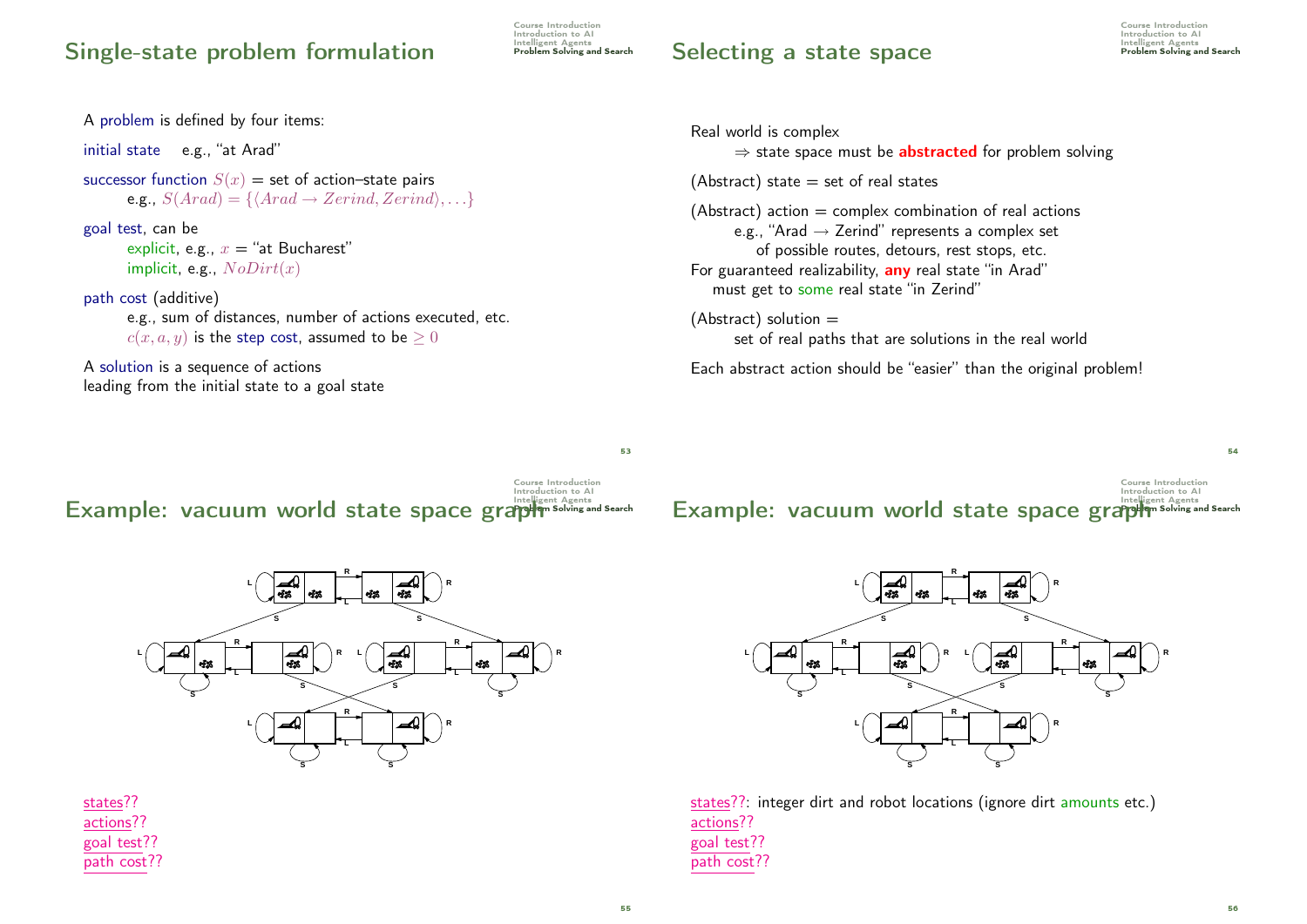#### Course Introduction Introduction to AI<br>Intelligent Agents Example: vacuum world state space graph Solving and Search

#### Course Introduction Introduction to AI Example: vacuum world state space graph Solving and Search





Course Introduction Introduction to AI<br>Intelligent Agents Example: vacuum world state space graph Solving and Search



states??: integer dirt and robot locations (ignore dirt amounts etc.) actions??: Left, Right, Suck, NoOp goal test??: no dirt path cost??: 1 per action (0 for  $NoOp$ )



states??: integer dirt and robot locations (ignore dirt amounts etc.) actions??: Left, Right, Suck,  $NoOp$ goal test??: no dirt path cost??

Example: The 8-puzzle

Course Introduction **Introduction to AI**<br>Introduction to AI<br>Intelligent Agents<br>Problem Solving and Search

58



states??: integer locations of tiles (ignore intermediate positions) actions??: move blank left, right, up, down (ignore unjamming etc.) goal test??:  $=$  goal state (given) path cost??: 1 per move

[Note: optimal solution of  $n$ -Puzzle family is NP-hard]